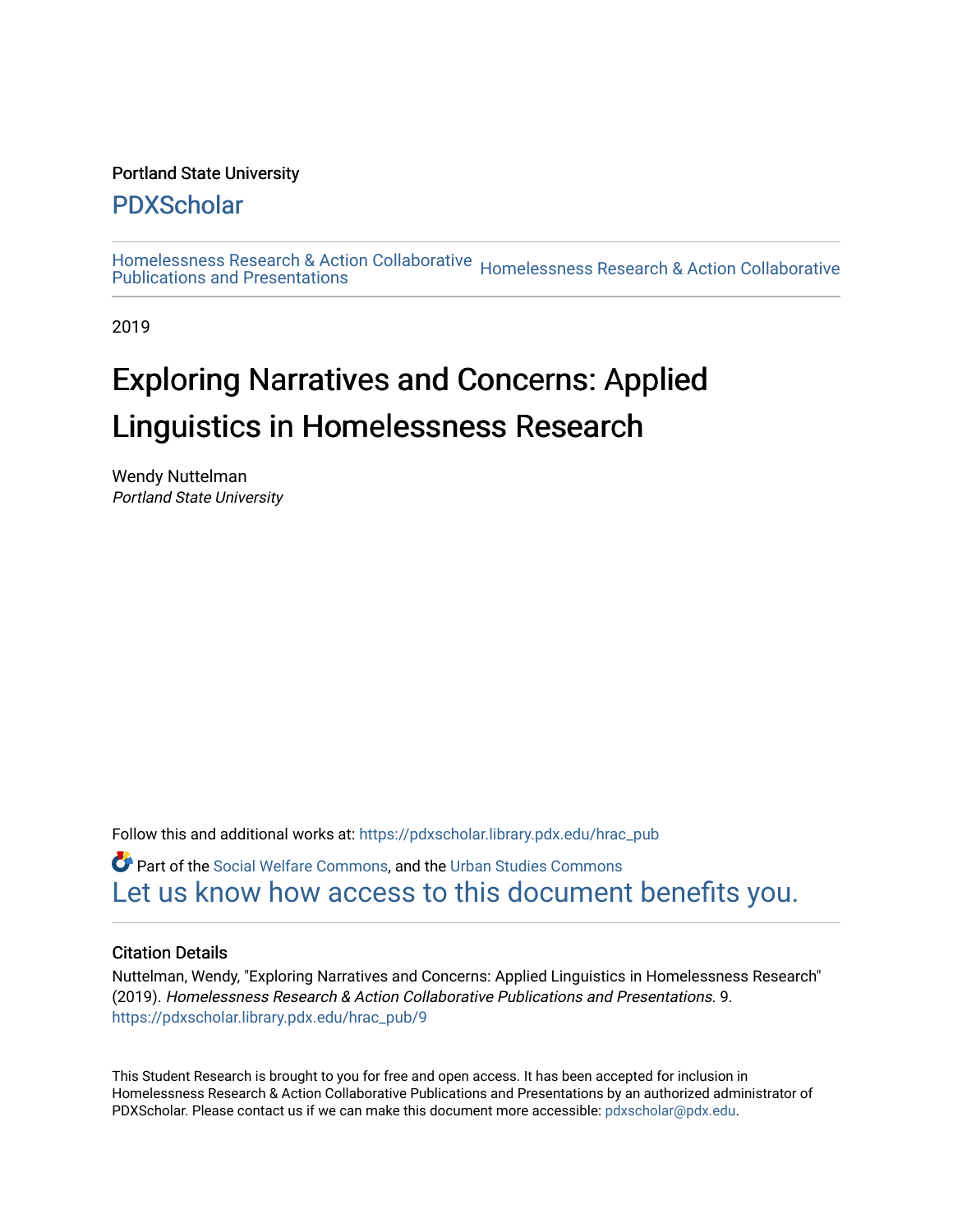# Exploring Narratives and Concerns: Applied Linguistics in

# Homelessness Research

## Identifying voices

Understanding and addressing problematic narratives surrounding homelessness is one of the primary objectives of the Homelessness Research and Action Collaborative. In order to have an impact in this area, it is necessary to first identify the concerns and views of different stakeholders, along with the language and underlying beliefs that create and promote negative stereotypes about community members who lack permanent housing. Furthermore, it is necessary to understand how language is spread and shared across different social layers and to identify what is being focused on and what is being ignored in conversations about homelessness and housing. We began to do this by mapping out different stakeholders and identifying texts such as social media posts, policy documents, and local news articles which reflect the language used by various groups to discuss and promote their concerns and beliefs about homelessness along with their ideas about causes and potential solutions.

## Initial Findings

One way to better understand the overall patterns and trends in the language used by different groups is through a method of linguistic analysis known as corpus linguistics. This technique involves collecting a sample of texts and using software to identify trends such as frequently used words, phrases, and grammatical patterns. We used this method to examine the language used by individuals reporting camping in public spaces and also to analyze a collection of local news articles about homelessness.

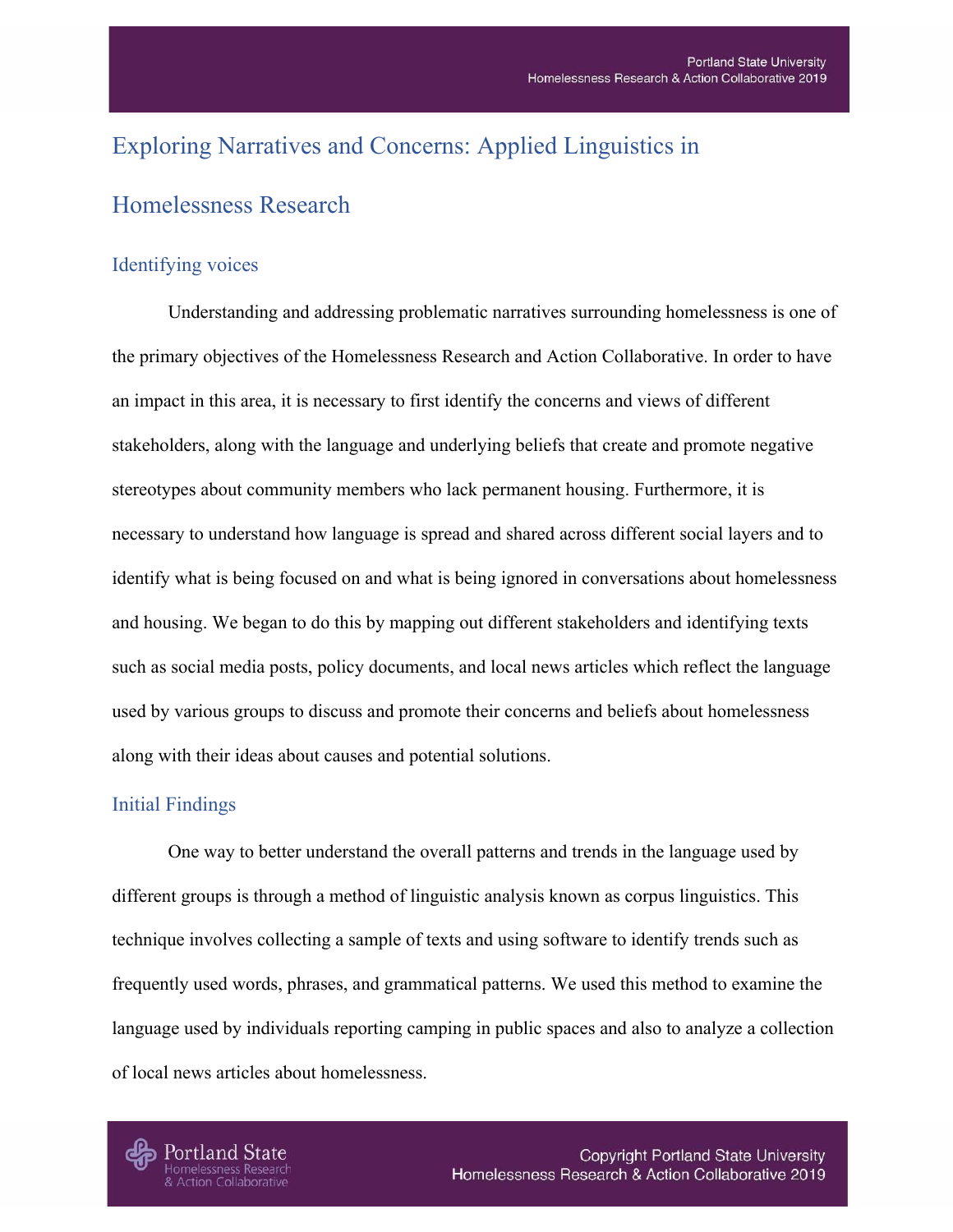#### Complaints about Camping in public spaces

Portland's One Point of Contact Campsite Reporting System is an online platform which allows citizens to report the location of tents or vehicles being used for camping in public spaces. At the bottom of the form is a space for recording optional additional comments under the question, "Is there anything else we should know?" We analyzed over 11,000 of these comments which were submitted between April 1 and July 22, 2019, in order to get an understanding of the primary concerns regarding camping in public spaces, and the language being used by those choosing to report a campsite.

The most frequently mentioned issues mentioned by those filing the complaints include: drug use, blocking public sidewalks, trash, human waste, and proximity of campers to schools/playgrounds (Table 1). While the safety of property and children were often mentioned, concern for the welfare of those living in tents or vehicles was almost entirely absent from the comments (Figure 1). Extreme and derogatory language was frequently used to describe campers and terms such as *druggies*, *addicts*, *transients*, and *vagrants* were commonly used throughout the comments along with other negative verbs and adjectives, such as *squatting*, *illegal*, and *criminal* (Figure 2). Overall, those filing complaints clearly perceived the people camping in tents or cars as outsiders posing a threat to their neighborhood and regarded their presence as an indication of illicit behavior. As the city of Portland receives hundreds of these complaints every week, along with demands to remove campers and their belongings, it is clear that a significant subset of our community has little tolerance for this issue and is in need of education about the rights of those experiencing homelessness, along with a greater understanding of the causes and factors contributing to their presence in public spaces.

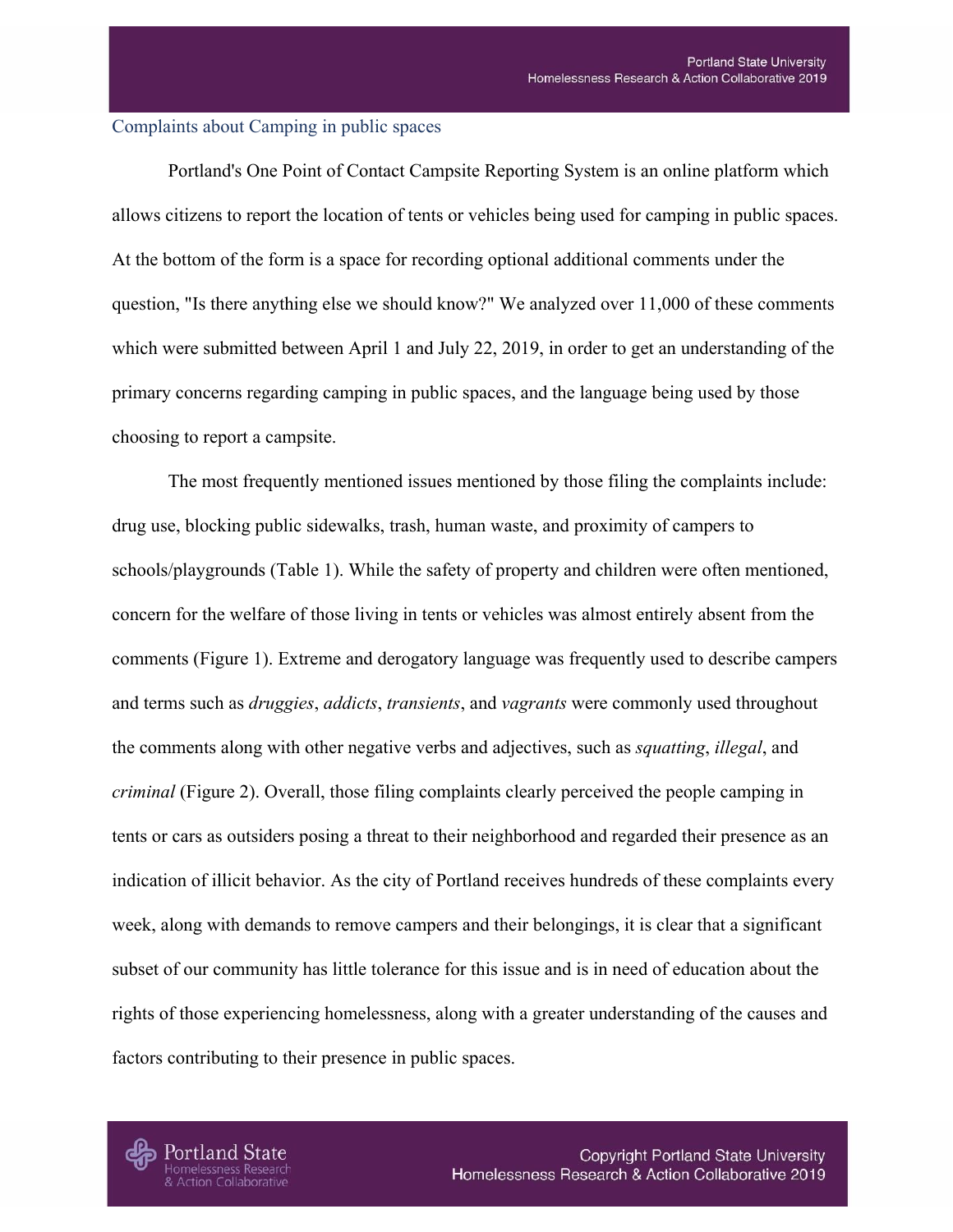## Reporting in Oregon Live

To begin exploring the representations of homelessness by the local media, we compiled a collection of 80 articles on this topic from the Oregon Live website, the online version of The Oregonian newspaper. These articles were written between January 2016 and June 2019. Looking at the key terms being discussed, it's clear that the population/growth of individuals experiencing homelessness and short term solutions such as shelters and tiny homes are major topics (Table 2). Homelessness is often portrayed as a crisis that needs to be addressed and ideas for solutions along with philanthropic donations to implement them are frequently discussed.

While addiction and mental health are mentioned in over half of the articles, there is relatively little mention or discussion of the systemic causes of homelessness. Racial inequality is mentioned only four times, and economic forces are mentioned in eight articles. In general, there is little discussion about why the "crisis" is occurring and why certain community members are more effected than others due to systemic inequality.

While the term *people experiencing homelessness* or *homeless population* were primarily used to reference people without permanent housing, the extreme words *transient* or *vagrant* were found in articles that reported on Fox News coverage of homelessness in the region. The lingering presence of these terms in the public discourse does little to combat negative stereotypes surrounding homelessness. Furthermore, frequent images of needles, trash, and blocked sidewalks only act to sensationalize and increase intolerance towards those sleeping in public spaces. If those writing in the media are truly interested in addressing homelessness, it's necessary for them to take responsibility for their role in shaping discourse and to take steps